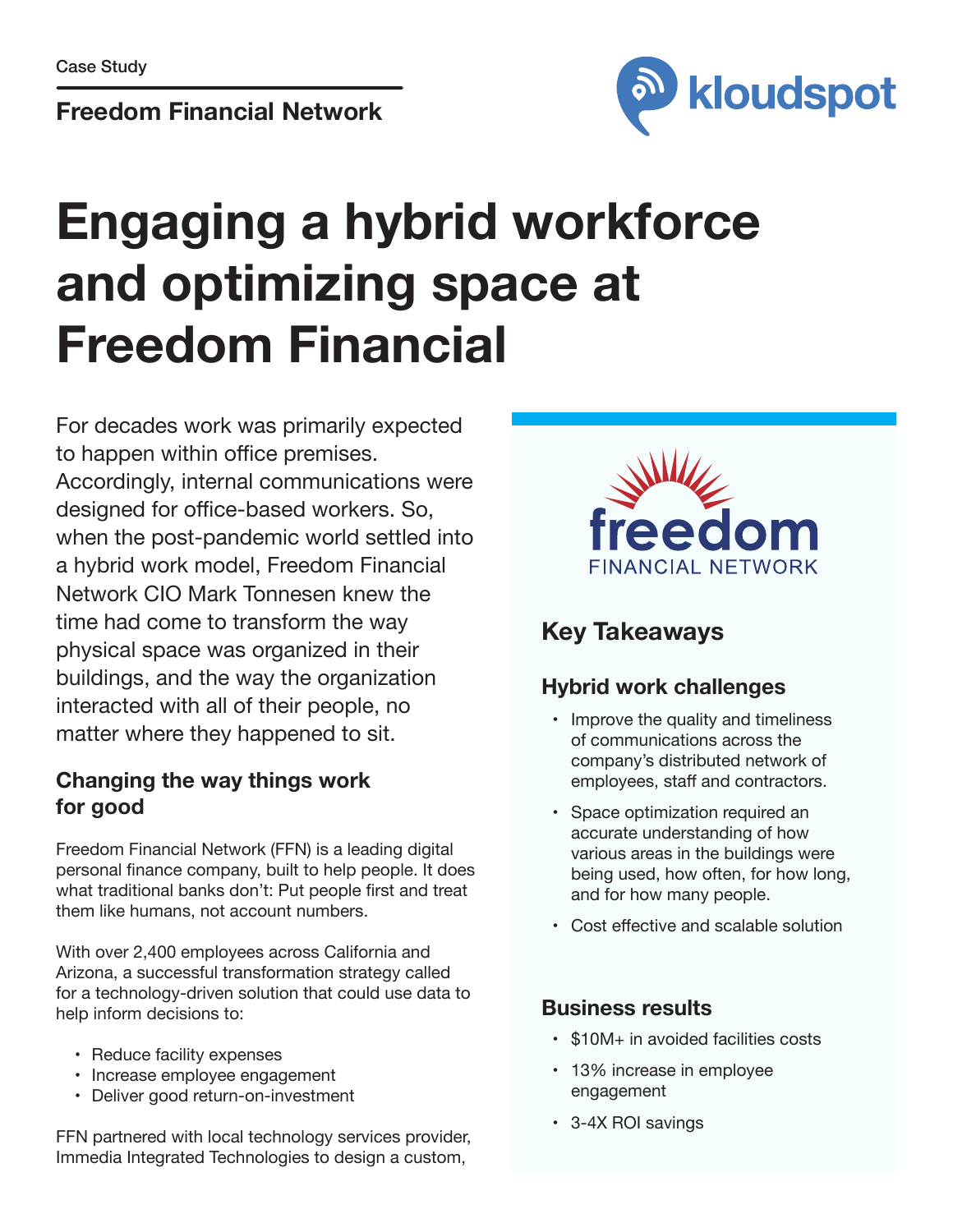integrated solution built on Kloudspot's Digital Employee Experience Platform.

#### **Optimize space to drive down expenses and enhance facilities planning**

FFN had six facilities, each of which had dedicated spaces for customer service agents, engineers, operations and management, and included numerous configurations of conference rooms, open air spaces, and work environments. When they implemented their hybrid work policy, It was not clear whether these spaces were being used effectively.

As we began to consider a major investment in yet another new building, we came to realize we were doing so without the necessary data and space allocation insights to make the best, informed decisions. **"**

**– Mark Tonnesen, CIO, Freedom Financial Network**

## **Watch this space!**

#### **The challenge:**

For effective decision-making and space planning, it was critical to understand how various areas in the buildings were being used, how often, for how long, and for how many people. FFN wanted a way to gather building/campus occupancy and traffic information and extract easily accessible and actionable analytics and insights.

#### **The solution:**

To achieve this, they utilized and built on the analytics and extensions that Kloudspot provides with its AI and machine learning. Within weeks FFN was able to deep dive into details about its environment: location and GPS information, conference room density, and more. This gave them a clear understanding of the actual and optimal usage of their space.

With a better understanding and use of their space, FFN have improved their facility and safety-related decision making. FFN is now optimizing areas in each building for best usage of floors and spaces. For example, they have been able to discern different activities and usage patterns of engineers, management and customer service agents and adapt spaces to support these teams.

# **\$10M+**

#### **savings in avoided facility costs**

Tonnesen adds that they have avoided spending on facilities and realized real savings by releasing the empty space "our biggest discovery was not actually needing the expensive next new building we had been contemplating! That was major!"

#### **Improving internal communications across the employee ecosystem**

With employees distributed across campuses and working remotely, the internal communications challenge was less about communication than it was about reinventing the way people shared knowledge and information. It was about rethinking how collaboration and innovation could thrive in an increasingly hybrid digital workplace, and reconsidering how best to make communication happen in an engaging way.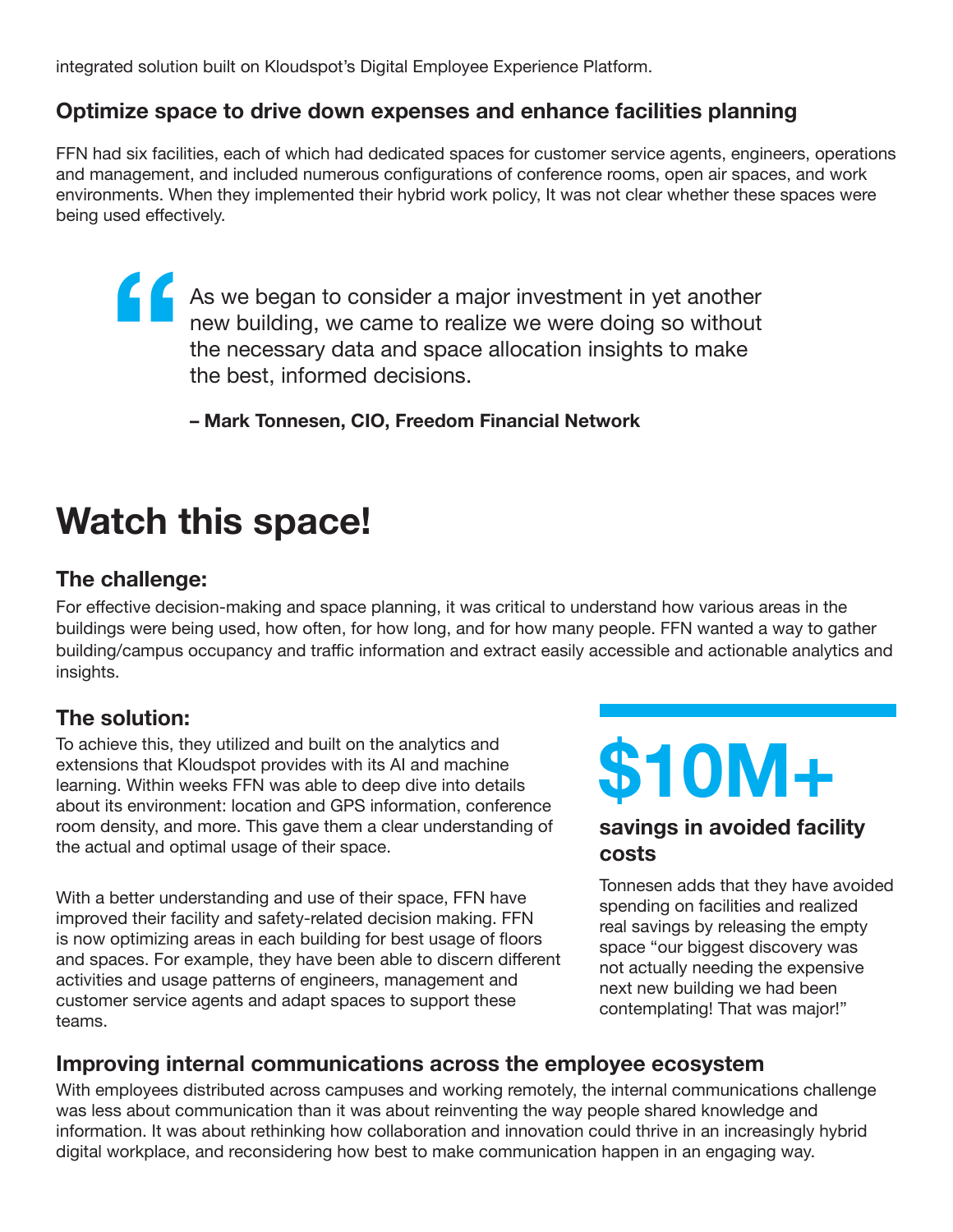## **Bringing people into the loop**

#### **The challenge:**

FFN wanted to improve the quality and timeliness of communications across the company's employees, customers, vendors, maintenance personnel, and other stakeholders. In today's world of connected devices, digital displays, and great graphics, relying on email communications alone was outdated – especially when variety, choice, and high-quality communication experiences are table-stakes.

The solution would have to control and deliver prompt, customized messaging that:

- brought together data from disparate sources
- contained rich, engaging graphics
- could be easily or automatically staged and scheduled
- targeted segmented, wide-ranging audiences throughout the company
- worked across multiple personal devices and various environments, including lobbies, open areas, conference rooms, and customer and executive areas.

#### **The solution:**

With the Kloudspot platform FFN uses information captured from their CRM system, to rub important messaging and real-time sales leaderboards in customized graphical format on displays throughout the company's widespread geographic locations.

Kloudspot's platform leverages AI to enhance FFN's overall business intelligence, empowering a wide range of data-driven decisions and countless communications on a daily basis. By improving the content and tying all their communications activities together, FFN is proactively meeting the needs of their distributed employee ecosystem to be more centrally connected to the company.

This is reflected in the company's Employee Engagement scores, which have increased from 69.4% to 82.2% between 2019 and 2020 – a 13% Y/Y improvement.

## **increase in employee engagement score**

"It's really inspiring to see what full transparency and visibility does to employees…. watching sales numbers grow, watching big deals come in. It really gets employees pumped," said Tonnesen.

**annual ROI 3-4x savings**

I don't spend much with Kloudspot on an annual basis, but it is becoming obvious we'll save 3-4X that amount each year. -Mark Tonnesen, CIO, Freedom Financial Network

#### **The best is yet to come**

Whether it's better understanding what's going on in their environment, or how they can communicate to include and engage employees, Kloudspot has given FFN confidence that, moving forward, they will have access to greater insights. Importantly, Kloudspot's platform is economical and can scale to keep meeting the demands of their enterprise, now and for years to come.